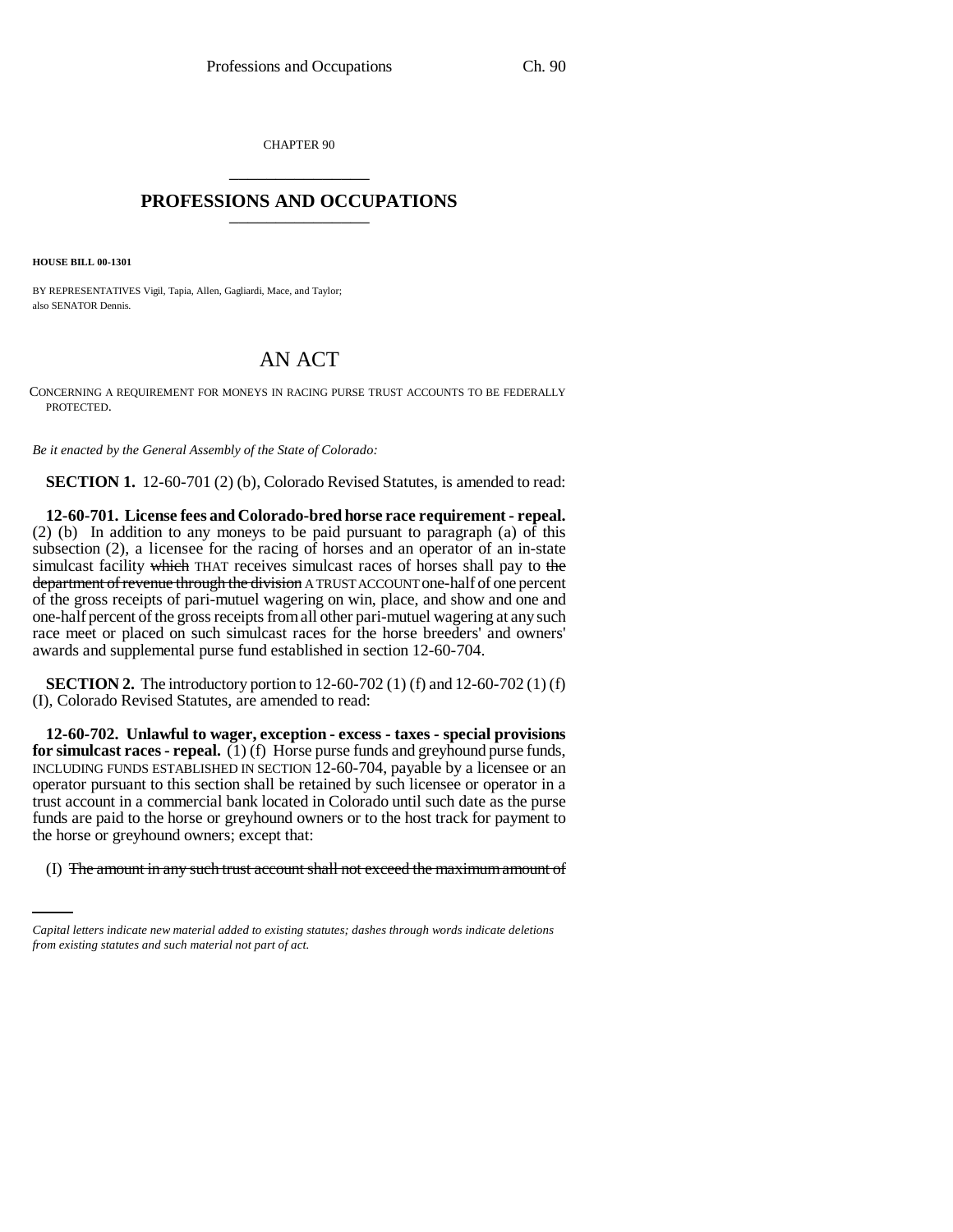## Ch. 90 Professions and Occupations

such accounts which is insured in full by the federal deposit insurance corporation THE MONEYS DEPOSITED IN ANY SUCH TRUST ACCOUNT SHALL BE INVESTED IN A FUND THAT INVESTS IN OBLIGATIONS OF THE UNITED STATES GOVERNMENT WITH MATURITIES OF LESS THAN ONE YEAR OR THAT IS ACCOUNT INSURED IN FULL BY AN AGENCY OF THE FEDERAL GOVERNMENT; and

**SECTION 3.** 12-60-704 (1) and (2), Colorado Revised Statutes, are amended to read:

**12-60-704. Horse breeders' and owners' awards and supplemental purse fund - awards - advisory committee - sunset review.** (1) There is hereby created a fund, to be known as the horse breeders' and owners' awards and supplemental purse fund, referred to in this section as the "fund", which shall consist of moneys deposited thereto by the commission LICENSEE FOR THE RACING OF HORSES AND BY AN OPERATOR OF AN IN-STATE SIMULCAST FACILITY THAT RECEIVES SIMULCASTS RACES OF HORSES for the purposes of this section, to be held by the state treasurer IN A TRUST ACCOUNT, which moneys are hereby appropriated to SHALL be paid out to owners and breeders of Colorado-bred horses as provided in this section and by rules of the commission. Such rules shall provide for an administrative fee to be paid to the Colorado horse breeder associations for registering and maintaining breeding records for the administration of the fund. Such fees shall not exceed five percent of the total moneys generated by the unclaimed pari-mutuel tickets and such moneys provided by section 12-60-701 (2) (b).

(2) Those moneys derived pursuant to section 12-60-701 (2) (b) shall be paid to the department of revenue through the division A TRUST ACCOUNT for the fund on the fifteenth day of the calendar month immediately following the month in which such sum was received. In addition, the proceeds derived from all unclaimed pari-mutuel tickets for each horse race meet and for each simulcast race of horses received by an in-state simulcast facility shall be paid to the department of revenue through the division A TRUST ACCOUNT for the fund after a period of one year following the end of such race meet.

**SECTION 4.** 12-60-705 (2), Colorado Revised Statutes, is amended to read:

**12-60-705. Payments to state - disposition.** (2) All moneys collected by the department of revenue through the division shall, on the next business day following the receipt thereof, be transmitted to the state treasurer, who shall credit the same to the general fund of the state. <del>or to the horse breeders' and owners' awards and</del> supplemental purse fund as provided in section 12-60-704. The department of revenue shall have all the powers, rights, and duties provided in article 21 of title 39, C.R.S., to carry out such collection.

**SECTION 5.** 12-60-302 (1), Colorado Revised Statutes, is amended to read:

**12-60-302. Organization and officers - duties - representation.** (1) All moneys payable to and collected by the department of revenue through the division shall be transmitted to the state treasurer. The state treasurer shall credit the same to the general fund except for those moneys required by this article to be deposited in the horse breeders' and owners' awards and supplemental purse fund or in the racing commission cash fund.